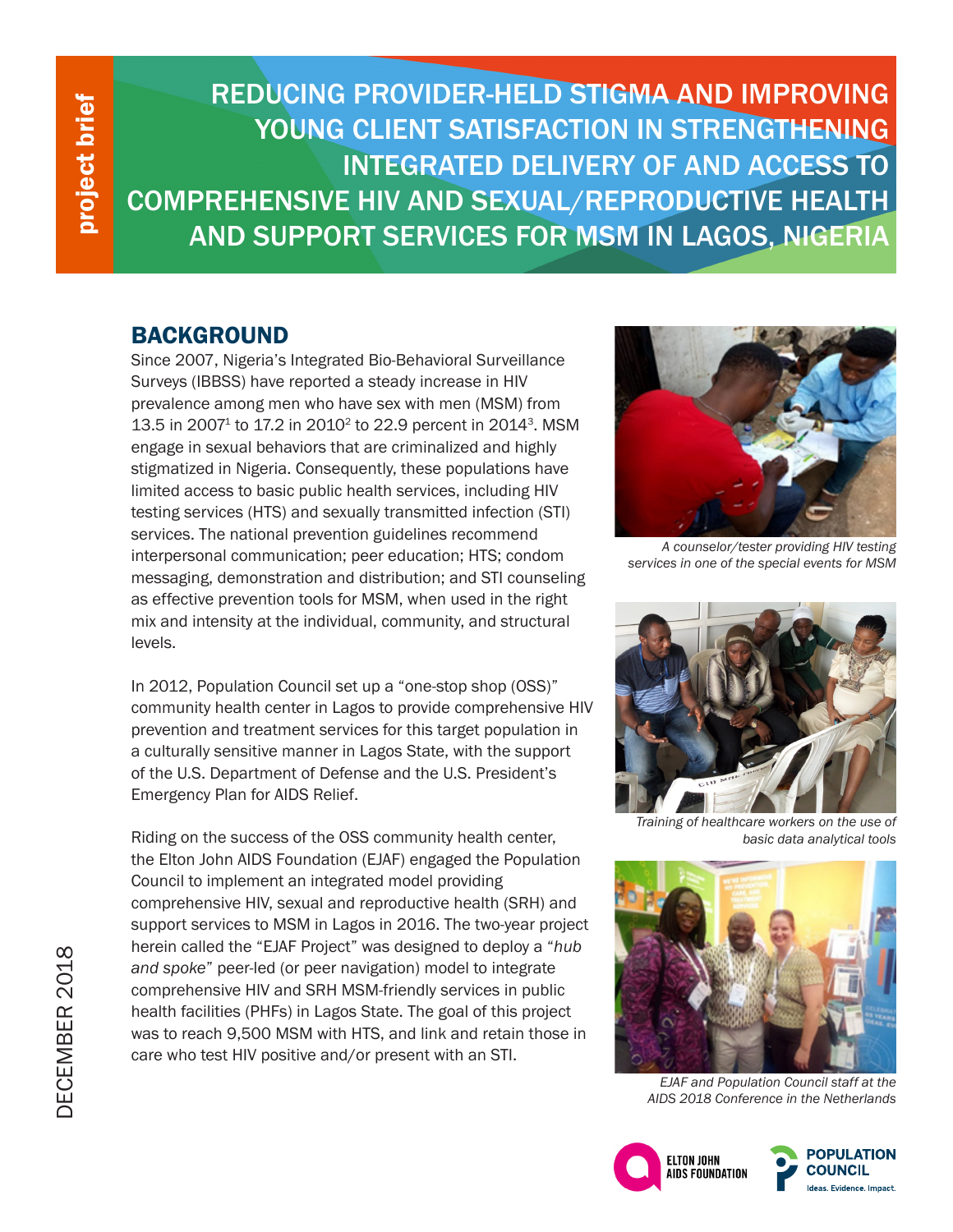### PROJECT DESIGN

In the *hub and spoke* peer-led model, the Population Council community health center at Yaba is the *"hub"*, while 20 PHFs across 14 local governments in Lagos State are the *"spokes."* The *hub* is a safe space community health center providing comprehensive HIV prevention, treatment and psychosocial support services for key populations. In addition the *hub* has a dedicated clinical team and network of peers creating demand for clinical services in a culturally sensitive manner. *Spokes* are public health care facilities providing comprehensive HIV treatment and trained by *hub* staff to provide MSM friendly services.

Key opinion leaders (KOLs) are trained MSM HIV testing counselors/peer educators while peer navigators are facility-based MSM-friendly community advocates. HIV treatment and combination prevention services (HTS, STI syndromic management, condom/lubricant demonstration and distribution) are provided by nine mobile teams consisting of five KOLs per team. Each mobile team gains access to MSM at the community level through a freelance mobilizer residing in that geographic community. These teams target physical and virtual hotspots where MSM socialize (e.g., lounges and bars, joints, bunks, brothels, parks, male-dominated venues like butchers, spare parts dealers, building materials markets, ports, and social media sites like Badoo, Grindr, Gayromeo, Manjam, Tinder, Instagram). Each MSM client is

#### FIGURE 1 EJAF PEER NAVIGATION MODEL



offered pre-test counseling, testing and post-test counseling. When a client tests negative and reports substantial risk behaviors, he is referred to the *hub* for possible uptake of pre-exposure prophylaxis (PrEP). HIV-positive clients are linked to antiretroviral treatment (ART) through the peer navigator who escorts them to a PHFs (*spoke*) of their choice.

The role of the peer navigator is to track and integrate HIV-positive clients into their chosen *spoke* facilities until the clients initiate ART. Peer navigators work to ensure that clients are enrolled into treatment with ease and with minimal stigma and other facility-based structural barriers (e.g., complex clients flow, long turnaround time) at the *spoke* facilities.

The project implemented the following to create an enabling environment: monthly electronic social networking small group meetings, quarterly community advisory committee meetings, quarterly HIV proficiency testing for mobile team members, quarterly data quality assessment meetings, and annual mystery client surveyat the *hub and spoke*  facilities.

# RESULTS

### *Direct beneficiaries*

Over the life of the EJAF project (June 2016 to December 2018), a total of 11,276 MSM were reached with HTS, 971 (8.6 percent) tested HIV positive and 773 clients (80 percent) were enrolled in treatment (Figure 2). Of the 773 on ART, more than a fourth (n=212) were enrolled at the *spokes* while the remaining 561 were enrolled at the *hub* (Figure 3). Of the 286 clients elgible for viral load testing (at least six months on ART), almost all had a viral load test completed, and 94 percent achieved viral suppression (Figure 4).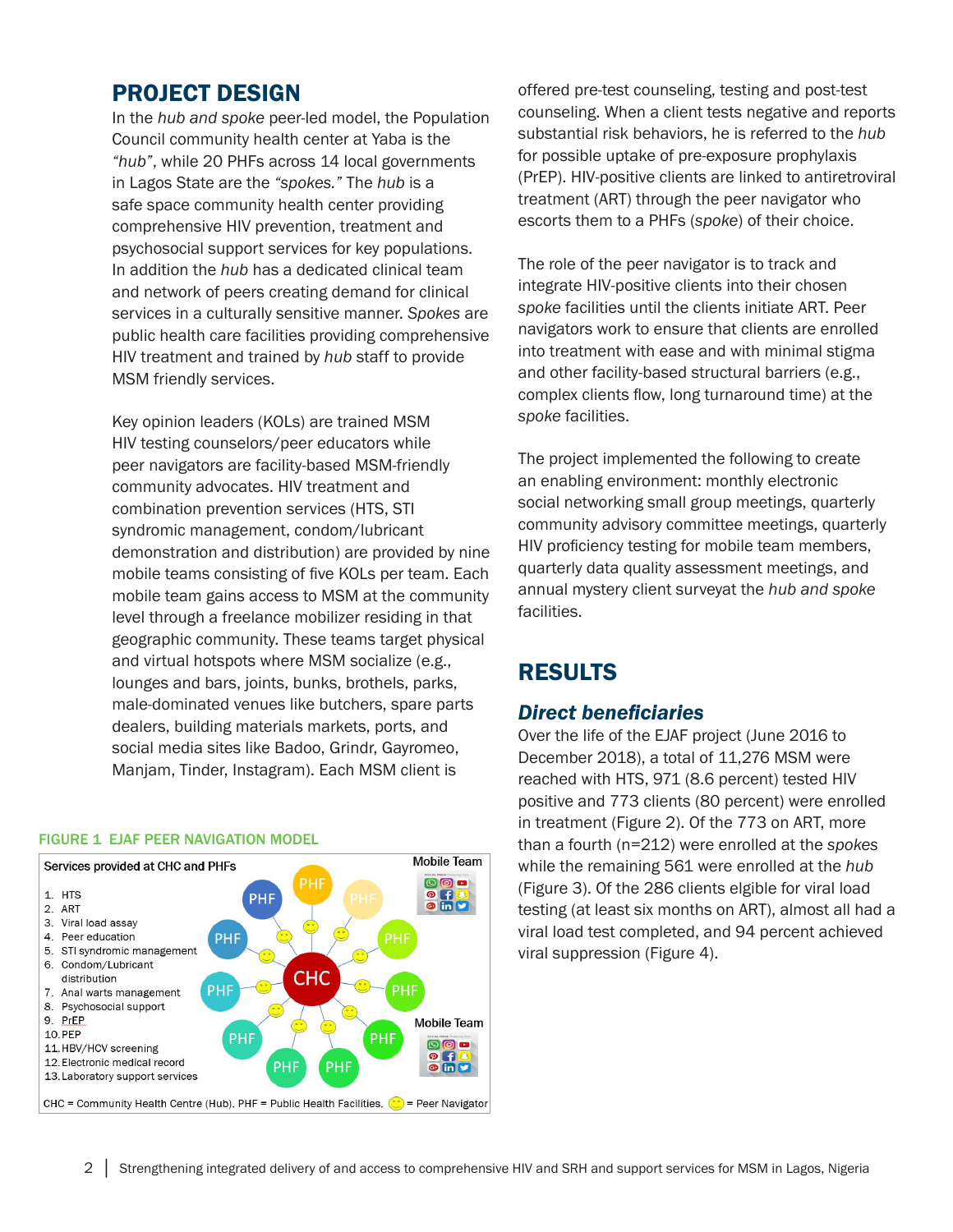

### FIGURE 3 PROPORTION OF MSM INITIATED ON ART IN PHFS OVER THE LIFE OF THE PROJECT



#### FIGURE 4 VIRAL LOAD ASSAY CASCADE



### *Other beneficiaries*

- •A total of 335 health care workers drawn from 19 PHFs in Lagos State were capacitated and sensitized to provide MSM-friendly services.
- •The project actively engaged 25 stakeholders to constitute the community advisory committee (CAC) which provided structural oversight on the project. Membership was drawn from United Nations Program on HIV/AIDS, Nigeria Police Force, Lagos State Agency for the Control of AIDS, the State Ministry of Health, MSM community, local government agency for the control of AIDS managers, and focal persons from the PHFs. The CAC was the advocacy arm of the project and mitigated community conflict and homophobic crises.
- •The project trained 37 KOLs as counselors/testers selected from various MSM networks.
- The project built the technical capacity of 125 health care providers on electronic data capture and basic analysis using statistical software.
- •The project trained 125 health care providers on biosafety and infection control.